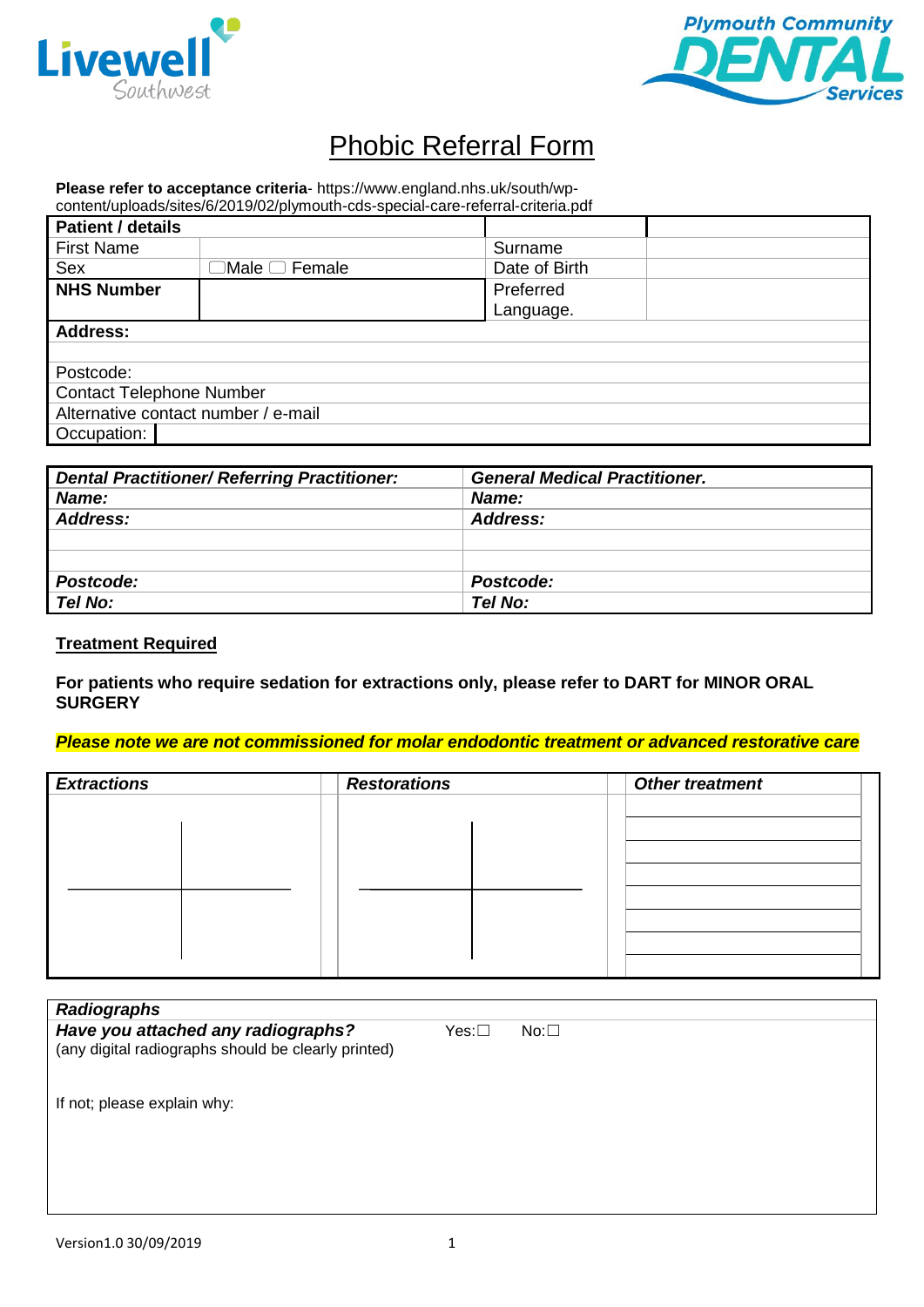



# **Medical History**

| Is the patient currently receiving any treatment    |  | Details: |
|-----------------------------------------------------|--|----------|
| from a doctor?                                      |  |          |
| Do they have any of the following:                  |  |          |
| <b>Heart Problems</b>                               |  |          |
| <b>High Blood Pressure</b>                          |  |          |
| Jaundice/Hepatitis/ Liver/ Kidney Disease.          |  |          |
| <b>Diabetes</b>                                     |  |          |
| Breathing Problems/Asthma/Sleep Apnoea              |  |          |
| Epilepsy                                            |  |          |
| Allergies                                           |  |          |
| Radiotherapy or Chemotherapy                        |  |          |
| <b>Bleeding Problems</b>                            |  |          |
| Is the patient pregnant? (If so, do not refer)      |  |          |
| Is the patient over 23 stone/ 147kg- if so refer to |  |          |
| bariatric service                                   |  |          |
| Any other Medical Problems:                         |  |          |

#### **Medicines**

*Please advise the patient to bring a current list of any medication to the assessment appointment*

Is the patient taking any medicines or tablets prescribed by a doctor or self-prescribed including recreational drugs? Please provide details below.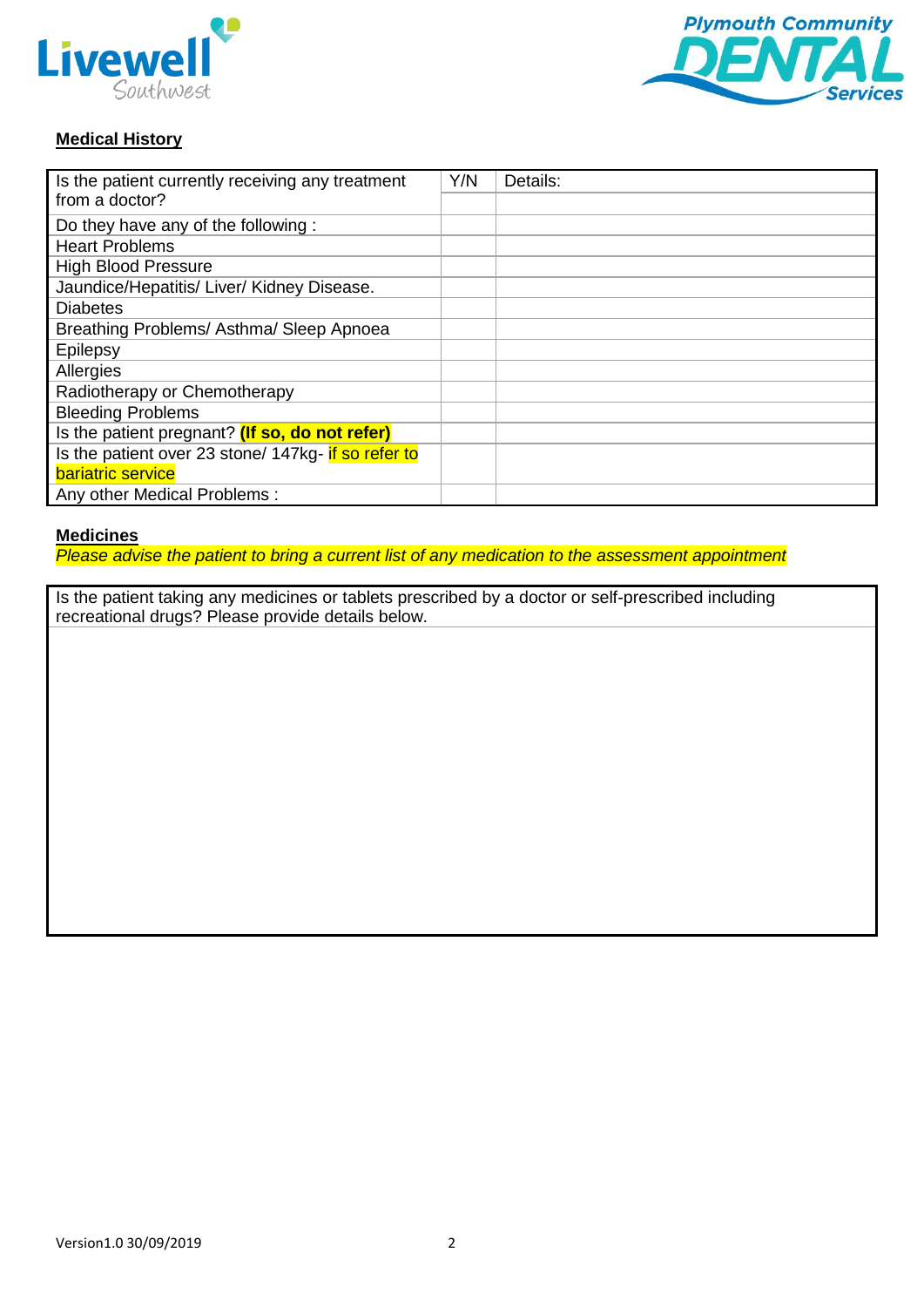



| <b>Criteria</b>                                                                       | Please tick to confirm<br>criteria met |
|---------------------------------------------------------------------------------------|----------------------------------------|
|                                                                                       |                                        |
| a. Patient is aware of reason for referral for sedation                               |                                        |
| b. Patient has expressed severe anxiety/phobia about dental treatment                 |                                        |
| c. Patient's anxiety/phobia has prevented them from accepting normal dental treatment |                                        |
| d. Patient scores 7 or above on Index of Sedation Need (IOSN) questionnaire           |                                        |
| e. IOSN form attached?                                                                |                                        |
| f. You have tried to treat the patient unsuccessfully on at least 2 occasions         |                                        |

| Please explain why the patient requires referral to the specialist<br>dental anxiety/phobia service?                                                                                                                                                  |  |  |  |
|-------------------------------------------------------------------------------------------------------------------------------------------------------------------------------------------------------------------------------------------------------|--|--|--|
|                                                                                                                                                                                                                                                       |  |  |  |
|                                                                                                                                                                                                                                                       |  |  |  |
| What have you attempted to help the patient with their dental<br>anxiety/phobia                                                                                                                                                                       |  |  |  |
| What dental prevention/treatment have you already provided<br>for this patient?                                                                                                                                                                       |  |  |  |
| Has the patient agreed to attend any appointments that are<br>made, or cancel them as early as possible                                                                                                                                               |  |  |  |
| Is the patient is ready to have their dental anxiety/phobia<br>addressed                                                                                                                                                                              |  |  |  |
| Does the patient understand that they may be managed using<br>a variety of techniques, which may include psychological<br>therapies e.g. cognitive behavioural therapy                                                                                |  |  |  |
| Is the patient willing to be contacted by telephone for initial<br>assessment                                                                                                                                                                         |  |  |  |
| Please advise the patient that a suitable adult carer must be available for the period of the sedation<br>appointment and during the recovery period following. This is an essential criteria for successful<br>acceptance for sedation appointments. |  |  |  |
| Please note that dental treatment provided under sedation will be dependent on the patient compliance when                                                                                                                                            |  |  |  |
| sedated.<br>Limited sedation services are available to patients with high BMI, sleep apnoea and ASA 3.                                                                                                                                                |  |  |  |
| Please ensure the patient is made aware that the waiting list time for treatment under sedation will<br>add significant delay to their treatment.                                                                                                     |  |  |  |
|                                                                                                                                                                                                                                                       |  |  |  |

Dentist's signature .……………………………………..Date………………………………….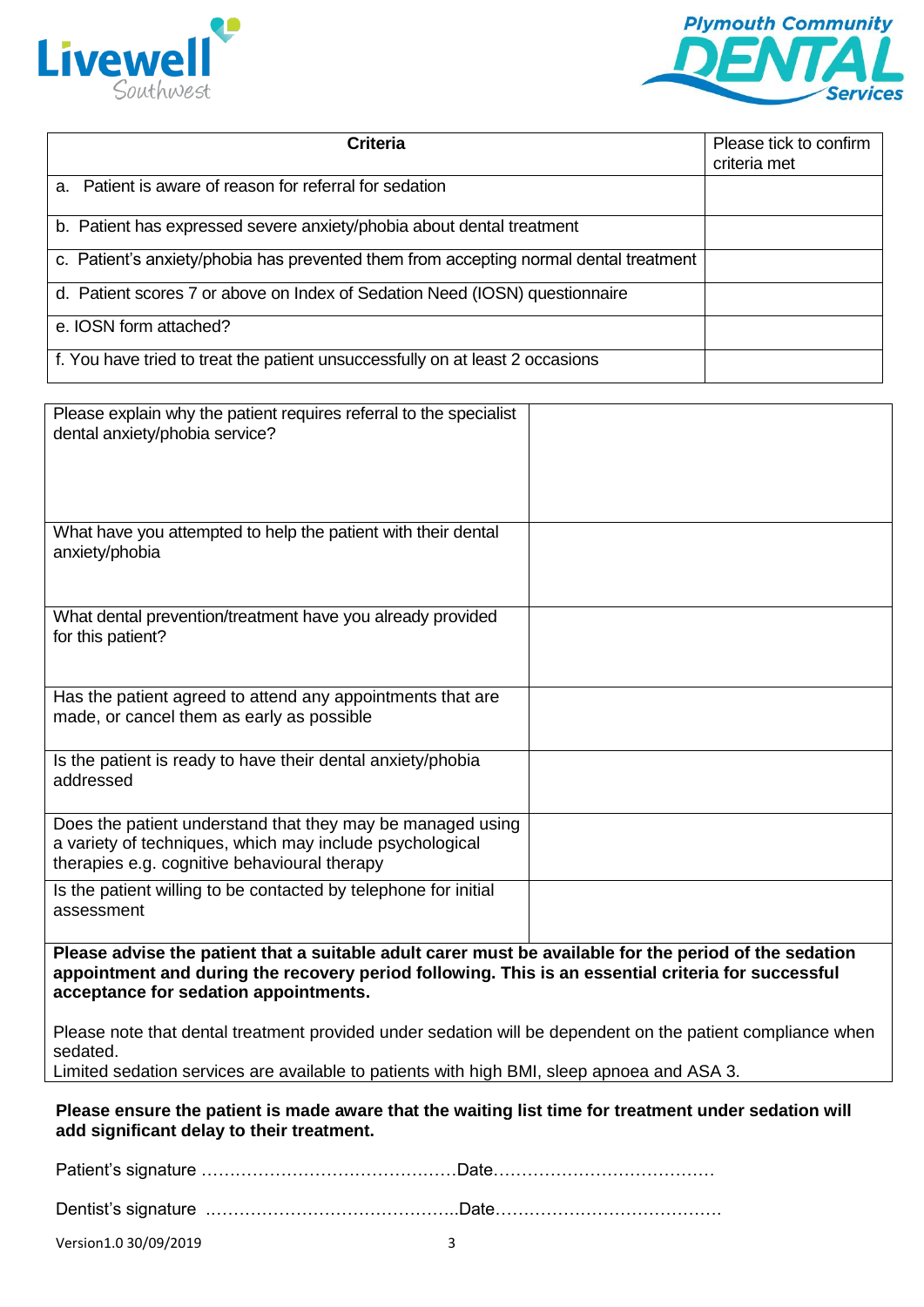



# **Questionnaire - Please complete with patient**

| <b>Patient's Name</b> | isto |
|-----------------------|------|
|-----------------------|------|

**1. If you went to your Dentist for TREATMENT TOMORROW, how would you feel?**

| <b>Not Anxious</b>       |  |
|--------------------------|--|
| <b>Slightly Anxious</b>  |  |
| <b>Fairly Anxious</b>    |  |
| <b>Very Anxious</b>      |  |
| <b>Extremely Anxious</b> |  |

# **2. If you were sitting in the WAITING ROOM (waiting for treatment), how would you feel?**

#### **3. If you were about to have a TOOTH DRILLED, how would you feel?**

| <b>Not Anxious</b>       |  |
|--------------------------|--|
| <b>Slightly Anxious</b>  |  |
| <b>Fairly Anxious</b>    |  |
| <b>Very Anxious</b>      |  |
| <b>Extremely Anxious</b> |  |

# **4. If you were about to have your TEETH SCALED AND POLISHED, how would you feel?**

| <b>Not Anxious</b>       |  |
|--------------------------|--|
| <b>Slightly Anxious</b>  |  |
| <b>Fairly Anxious</b>    |  |
| <b>Very Anxious</b>      |  |
| <b>Extremely Anxious</b> |  |

**5. If you were about to have a LOCAL ANAESTHETIC INJECTION in your gum, above an upper back tooth, how would you feel?**